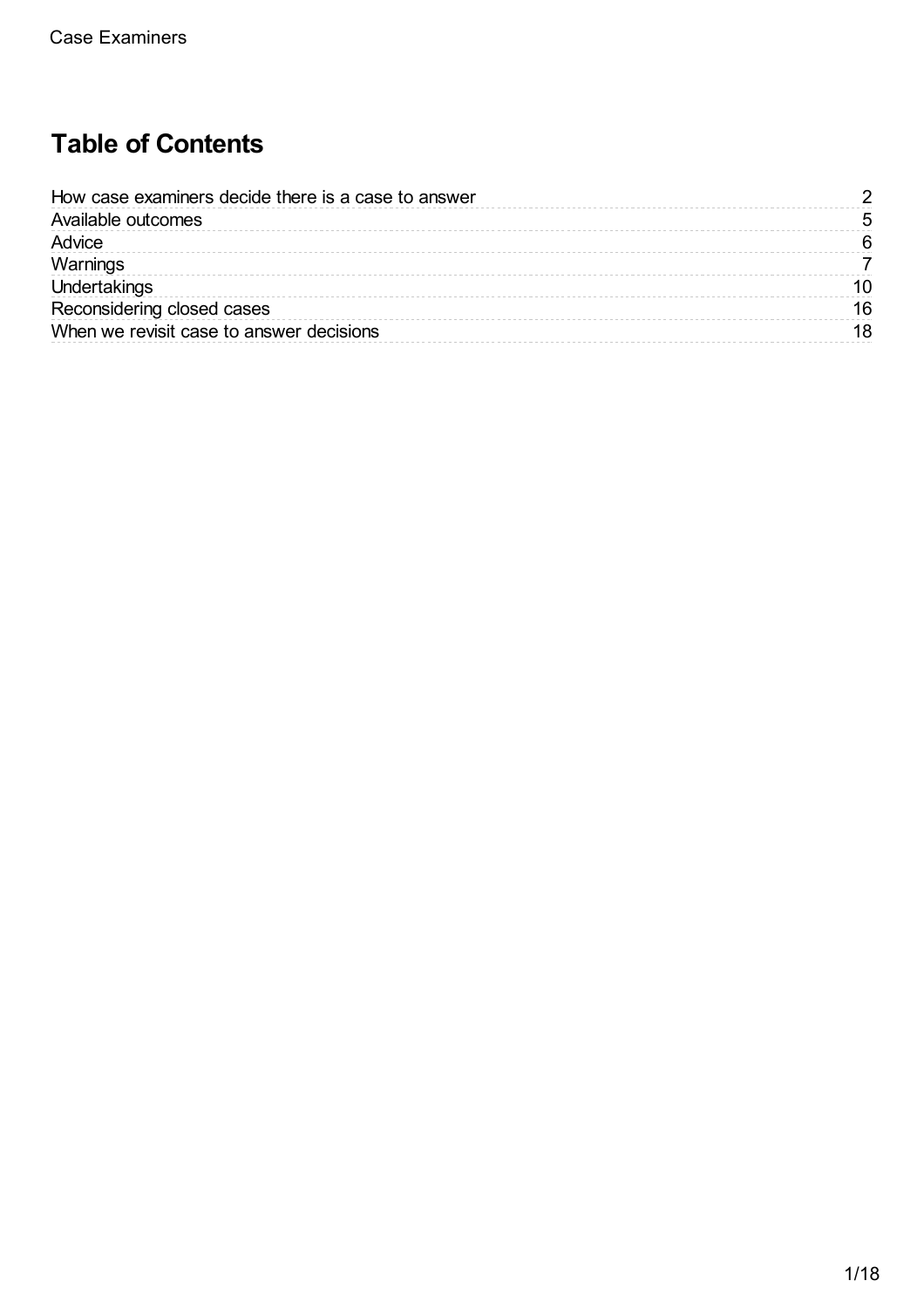

## <span id="page-1-0"></span>**How case examiners decide there is a case to answer**

Reference: CAS-1 Last Updated: 01/07/2022

#### **In this guide**

- What cases [examiners](#page-1-1) need to consider
- [Considering](#page-1-2) if facts are capable of being proved
- [Considering](#page-2-0) whether the nurse, midwife or nursing associate's fitness to practise may be currently impaired
- How case examiners approach public confidence and [professional](#page-3-0) standards

### <span id="page-1-1"></span>**What cases examiners need to consider**

Once our investigations team has completed their investigation into the concerns about a nurse, midwife or nursing associate, our case examiners decide whether or not a nurse, midwife or nursing associate has a case to answer. They also decide what happens to the case. For example, if they decide the nurse, midwife or nursing associate has no case to answer, case examiners can still issue a warning, or give advice.

They can recommend that we need to do further investigation before they can decide whether or not there is a case to answer.

In deciding whether there's a case to answer or not, case examiners need to consider whether there's a realistic possibility that the Fitness to Practise Committee would decide, using the evidence we've gathered so far, that:

- the incidents in the case did happen, or that the issues (such as a health condition) are still present
- the nurse, midwife or nursing associate's fitness to practise is currently impaired.

Case examiners do not decide whether the case against the nurse, midwife or nursing associate is proved, whether or not the incidents in the case happened, or whether or not the nurse, midwife or nursing associate is fit to practise. These decisions should only be taken by the Fitness to Practise Committee.

### <span id="page-1-2"></span>**Considering if facts are capable of being proved**

Case examiners have to decide if there's enough evidence to make it a realistic possibility that the Fitness to Practise Committee would decide that the incidents or issues in the case did happen.

When making their decision, case examiners will carefully look at all of the relevant information and evidence collected so far, along with anything the nurse, midwife or nursing associate has told us about the facts of what happened, and any evidence they've given us.

At this stage, we'll usually have shared the nurse, midwife or nursing associate's comments about the issues with the people involved, and given them a chance to respond, so they'll also look at any comments from the patients, families or loved ones, or members of the public involved in the case.

If our concerns about a nurse, midwife or nursing associate's fitness to practise are about more than one area of practice, or more than one incident or issue, case examiners will consider the information and evidence about each incident or issue separately.

However, they won't always need to comment on each individual piece of evidence about each separate issue in their decision, because the case to answer decision is about our concerns about the nurse, midwife and nursing associate's fitness to practise as a whole, rather than individual factual scenarios.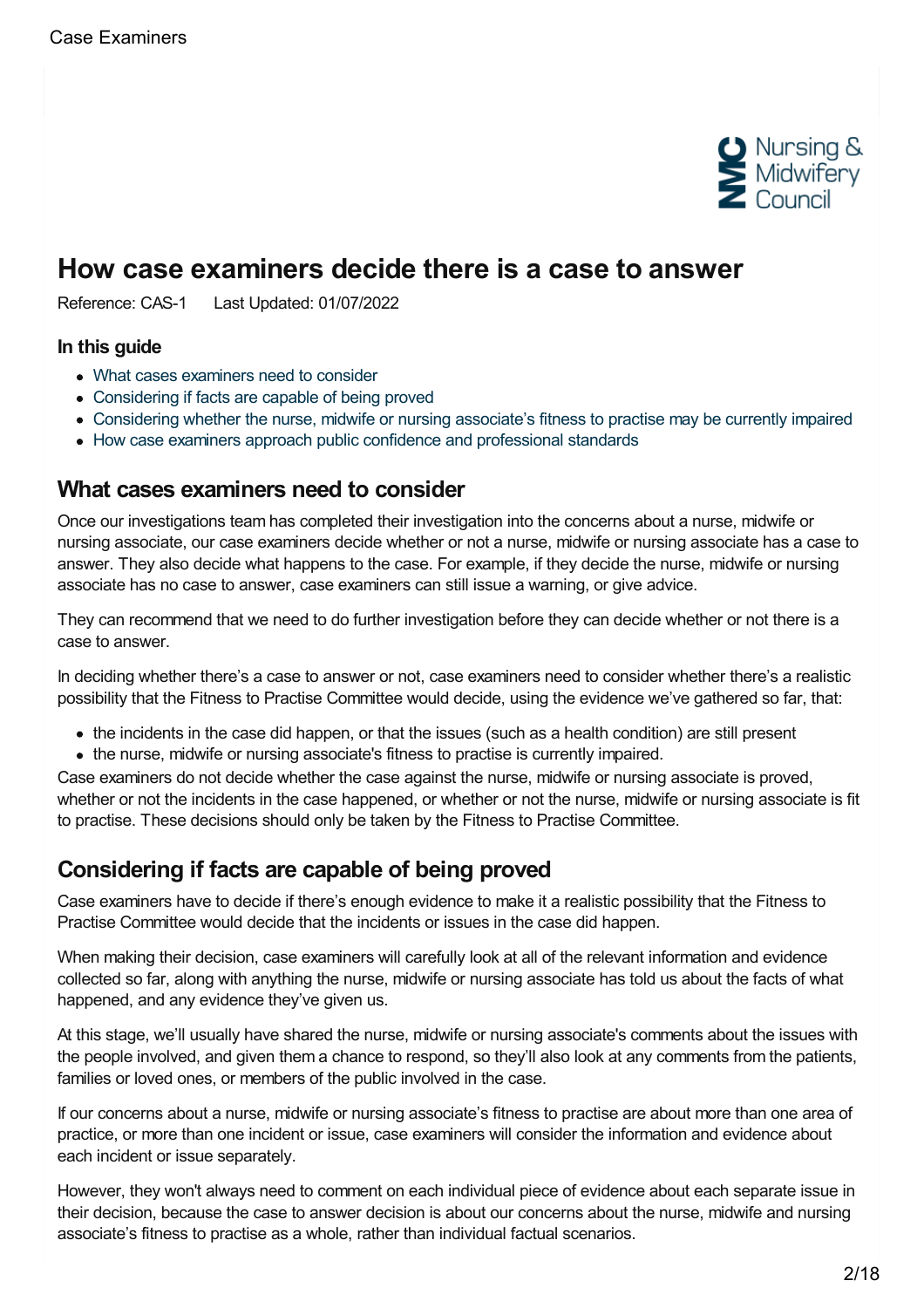It isn't the case examiners' role to make final decisions about whether the incidents or issues in the case did or didn't happen. They can't test the evidence and they don't decide whose evidence they would choose if there is a disagreement between two witnesses. However, they look carefully at the overall weight, or impression, of the evidence as a whole.

Where a witness, who can provide relevant evidence, is reluctant to engage, case examiners should be slow to discount this evidence unless they're satisfied that there are no further reasonable steps we could take which might encourage the witness to engage.

There are a variety of reasons why a potential witness may be reluctant to engage, such as:

- concerns over being able to manage their personal responsibilities if required to attend a hearing
- concerns about the cost of attending a hearing, or
- concerns over their memory of the precise details of the incident.

We can support witnesses in a number of ways. We'll always seek to discuss any concerns the witness may have about engaging or attending a hearing and will explain our hearings process.

We'll also consider if there are any measures or adjustments we can offer which might support the witness in feeling able to participate. Our website has further [information](https://www.nmc.org.uk/concerns-nurses-midwives/information-for-witnesses/) for witnesses and the [support](https://www.nmc.org.uk/concerns-nurses-midwives/information-for-witnesses/support-for-witnesses/) we can offer. There is also further detail on how we support [witnesses](https://www.nmc.org.uk/ftp-library/case-management/supporting-people-to-give-evidence-in-hearings/) to give evidence in a hearing.

Case examiners shouldn't find a case to answer based on a witness' evidence where the prospect of that witness engaging might be remote or fanciful. Case examiners must be satisfied that there have been reasonable proactive steps taken to encourage and support the witness to attend before concluding there is little prospect of a witness engaging. What is reasonable will vary according to the circumstances.

If they decide that there isn't enough evidence to make it a realistic possibility that the Fitness to Practise Committee would decide that the incidents or issues did happen, they won't find a case to answer.

### <span id="page-2-0"></span>**Considering whether the nurse, midwife or nursing associate's fitness to practise may be currently impaired**

Case examiners have to consider whether there's a realistic possibility that the Fitness to Practise Committee would decide that the nurse, midwife or nursing associate's fitness to practise is currently impaired.

This will include considering any relevant [contextual](https://www.nmc.org.uk/ftp-library/understanding-fitness-to-practise/taking-account-of-context/) factors. The circumstances that an incident(s) happened in may be relevant to the assessment of risk and whether there's a realistic possibility that the Fitness to Practise Committee may find the nurse, midwife or nursing associate currently impaired.

When making their decision, case examiners ask themselves two questions.

- Is the nurse, midwife or nursing associate currently a risk to the health, safety or wellbeing of the public, meaning their practice needs to be restricted in some way?
- If not, is it a realistic possibility that the Fitness to Practise Committee would need to take restrictive action to promote public confidence or [professional](https://www.nmc.org.uk/ftp-library/understanding-fitness-to-practise/using-fitness-to-practise/) standards for nurses, midwives and nursing associates?

## **How case examiners assess risk to patients or members of the public**

Case examiners will look at how much risk of harm to patients was caused by the nurse, midwife or nursing associate in the past. They'll also ask how serious the possible harm was, and whether there would be similar risks if the incidents or issues happened again.

Case examiners will consider our guidance on insight and [strengthened](https://www.nmc.org.uk/ftp-library/understanding-fitness-to-practise/insight-and-strengthened-practice/) practice when deciding whether there's a realistic possibility of the issues or incidents happening again. Important questions to ask in this case include:

- will it be easy for the nurse, midwife or nursing associate to address the concerns that led to their fitness to practise concerns?
- how much insight have they shown?
- what steps have they taken to address the failings?
- what is the risk of the failings happening again?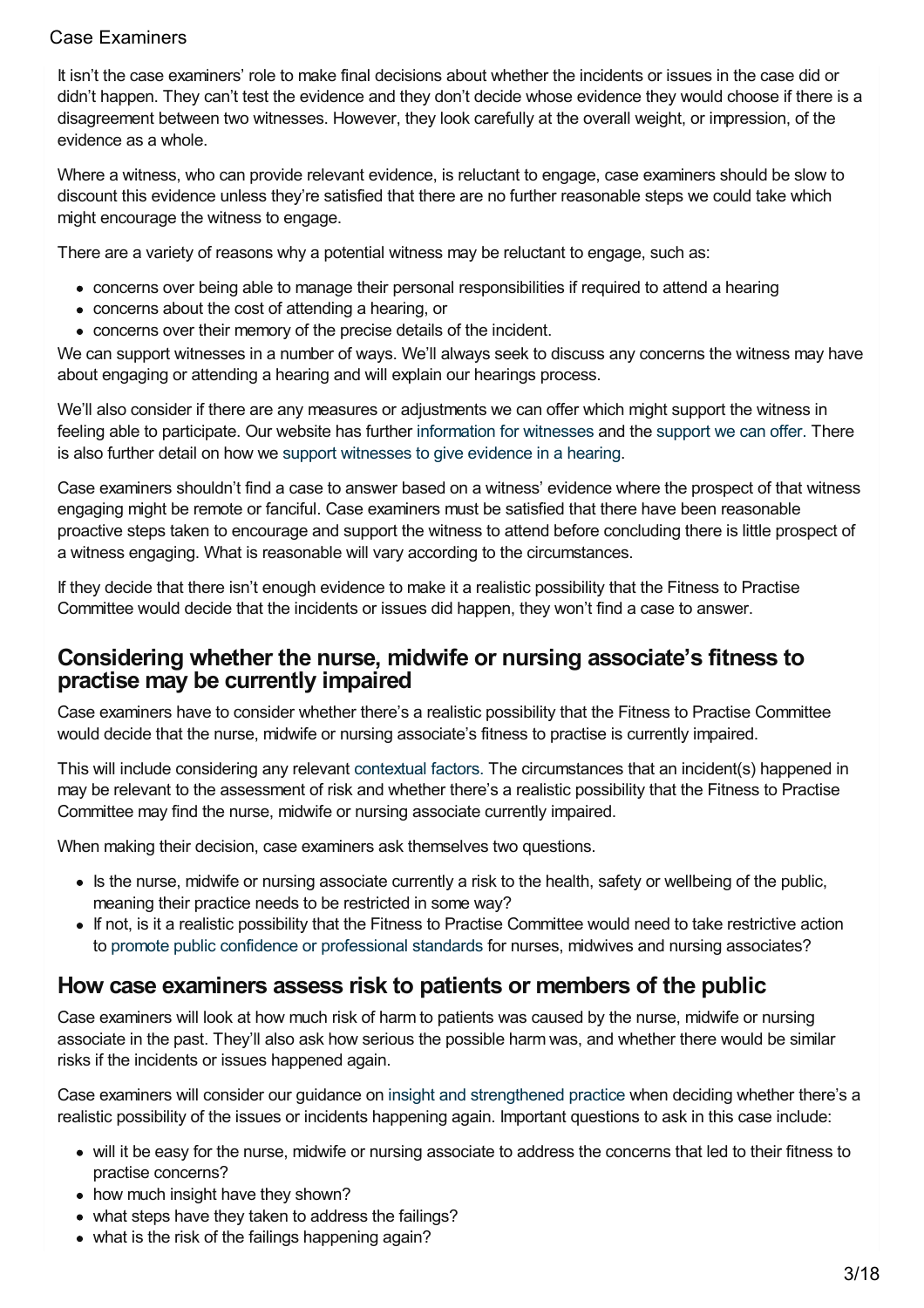We should try to avoid sending cases to the Fitness to Practise Committee if the nurse, midwife or nursing associate accepts our concerns, and they can be addressed.

Where there's no dispute about the facts, we think the best way of dealing with cases about clinical incidents, or areas of practice that cause risk, is usually for the nurse, midwife or nursing associate to accept the concerns in the case and look at how this can be addressed.

Case examiners can recommend [undertakings](https://www.nmc.org.uk/ftp-library/case-examiners/available-outcomes/undertakings/) for us to agree with the nurse, midwife or nursing associate which should address the problems raised in their practice.

## <span id="page-3-0"></span>**How case examiners approach public confidence and professional standards**

We need to make sure that only the most serious cases where the concerns haven't been addressed go through to the Fitness to Practise Committee at the end of an investigation. If a nurse, midwife or nursing associate poses no risk to the safe care of patients, they will only have a case to answer if there may be a need for the Committee to take restrictive regulatory action to promote and maintain professional standards, or public confidence in nurses, midwives and nursing associates.

This means case examiners won't send cases where there's no risk to patients or service users to the Committee unless the nurse, midwife or nursing associate's right to practise may need to be restricted (including temporary or permanent removal from the register) because their past conduct raises fundamental concerns about their trustworthiness as a registered professional.

## **What do cases that may need restrictive action look like?**

It will be more difficult to address concerns about past clinical incidents and there may be a need for restrictive action, if the evidence about the incident shows there's an underlying concern about the nurse, midwife or nursing associate's attitude towards people in their care. We explain more about what this might look like in our [seriousness](https://www.nmc.org.uk/ftp-library/understanding-fitness-to-practise/how-we-determine-seriousness/) guidance.

Restrictive action may also be needed to promote and maintain public confidence or professional standards where there is a concern about professionalism, which could include, among other things, dishonesty, bullying or harassment.

Away from work, concerns about professionalism could also follow if the nurse, midwife or nursing associate has been convicted of a [specified](https://www.nmc.org.uk/ftp-library/understanding-fitness-to-practise/fitness-to-practise-allegations/criminal-convictions-and-cautions/directly-referring-specified-offences-to-the-fitness-to-practise-committee/) offence, or received a sentence of imprisonment.

## **The value of reflection and insight**

When making decisions about whether there is a case to answer where the concerns may be difficult to address, case examiners pay close attention to our guidance on insight and [strengthened](https://www.nmc.org.uk/ftp-library/understanding-fitness-to-practise/insight-and-strengthened-practice/) practice.

They take into account the quality of the nurse, midwife or nursing associate's reflection, the steps they have taken to try and address the concerns, and what the evidence tells them about how likely they would be to repeat the conduct.

### **No case to answer and warnings**

Case examiners may decide that the nurse, midwife or nursing associate does not have a case to answer where there is a serious concern that has the potential to impair their fitness to practise but there is no realistic prospect of such a finding because of the quality of their reflection and insight.

We explain when case examiners may issue a warning to the nurse, midwife or nursing associate after they've decided there's no case to answer in our [guidance](https://www.nmc.org.uk/ftp-library/case-examiners/available-outcomes/warnings/) on warnings.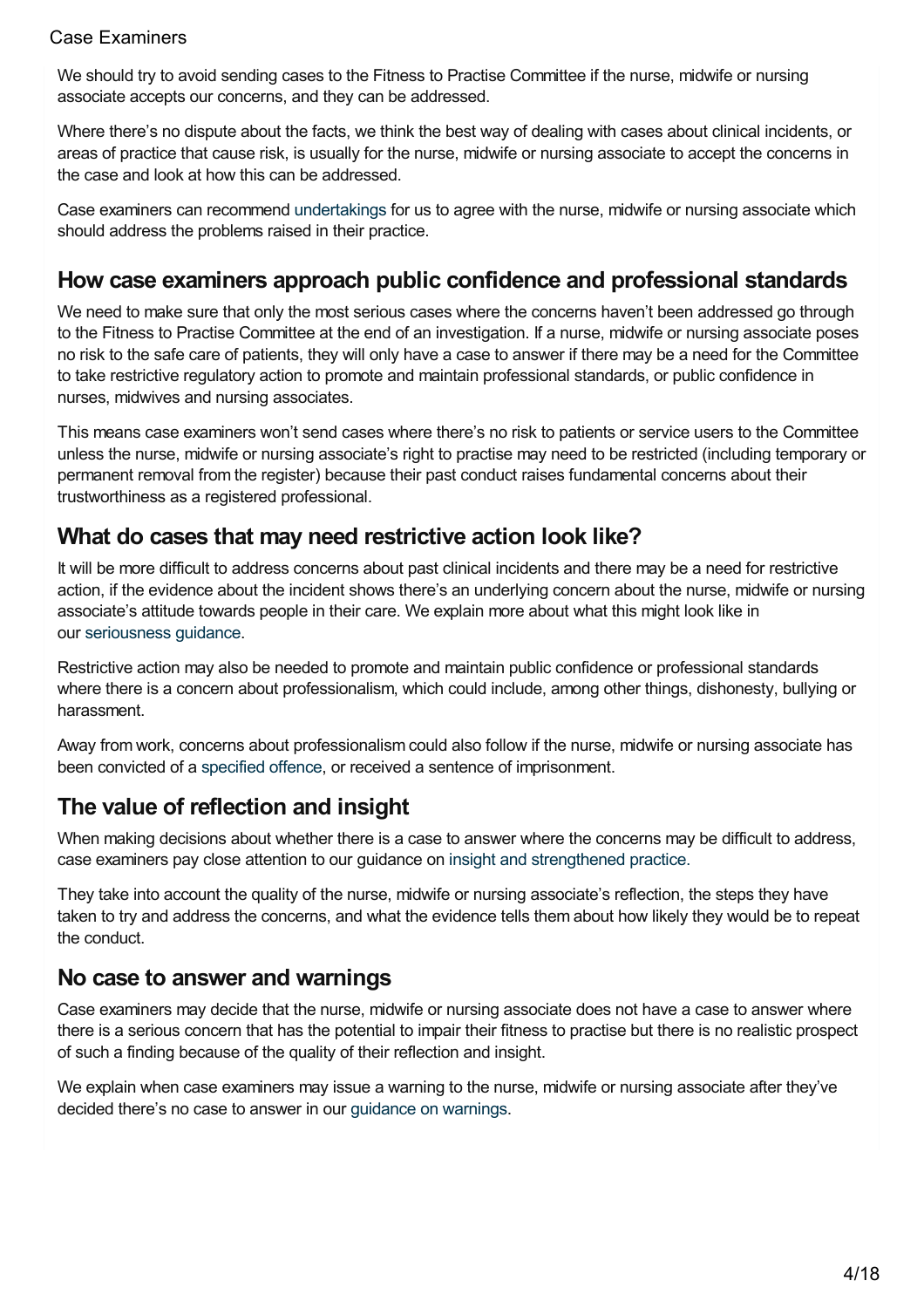

# <span id="page-4-0"></span>**Available outcomes**

Reference: CAS-2 Last Updated: 12/10/2018

If case examiners decide there is **no case to answer**, they can:

- give the nurse, midwife or nursing associate [advice](https://www.nmc.org.uk/ftp-library/case-examiners/available-outcomes/advice/),
- issue the nurse, midwife or nursing associate with a [warning](https://www.nmc.org.uk/ftp-library/case-examiners/available-outcomes/warnings/), or
- simply close the case.

If case examiners decide there is a **case to answer**, they can:

- recommend [undertakings](https://www.nmc.org.uk/ftp-library/case-examiners/available-outcomes/undertakings/) to be agreed with the nurse, midwife or nursing associate
- refer the case to the Fitness to Practise Committee.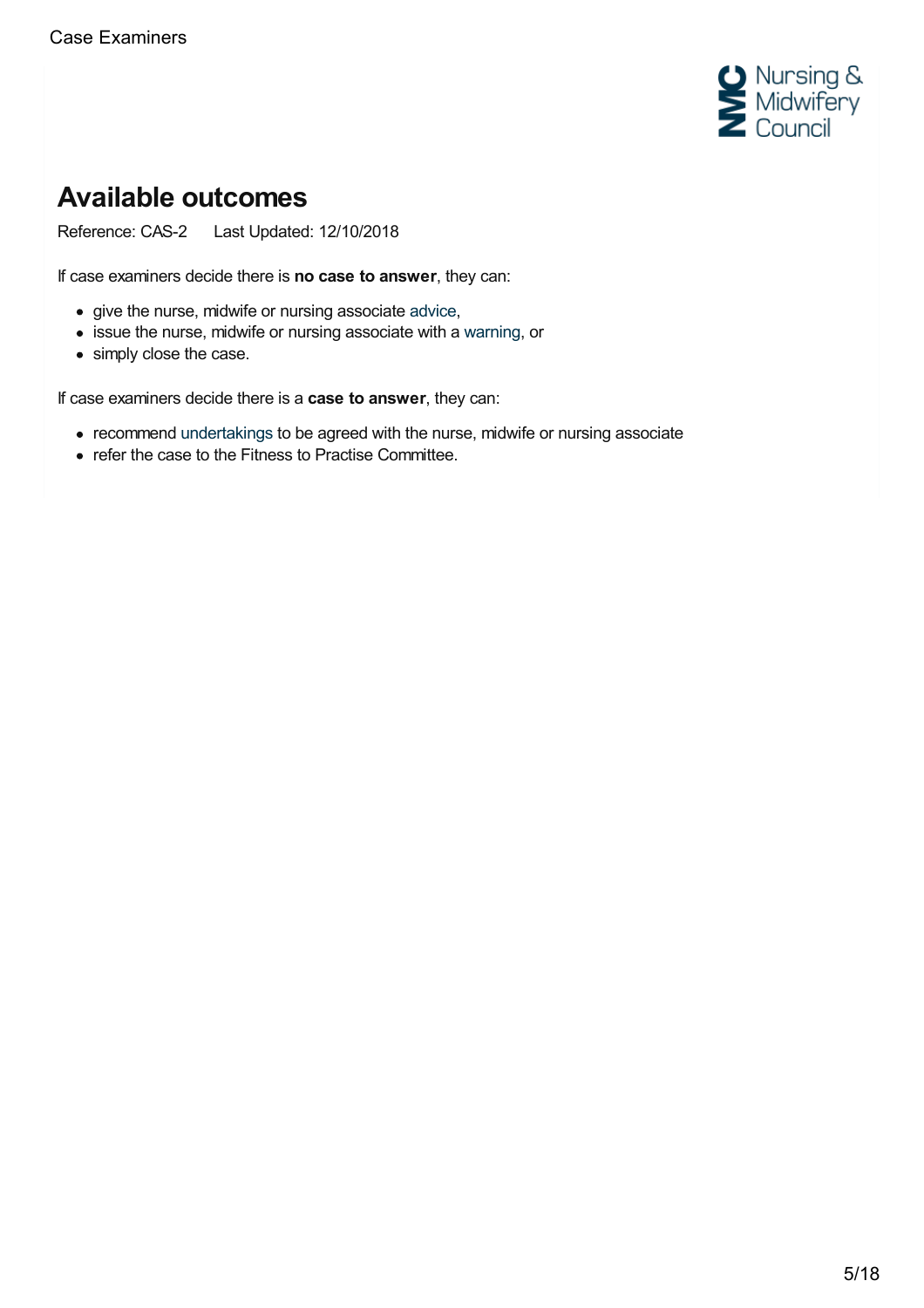

# <span id="page-5-0"></span>**Advice**

Reference: CAS-2a Last Updated: 12/10/2018

### **In this guide**

- The [purpose](#page-5-1) of advice
- When we may give advice to [resolve](#page-5-2) a case
- What [advice](#page-5-3) we give

## <span id="page-5-1"></span>**The purpose of advice**

Advice is given privately to the nurse, midwife or nursing associate to help them to avoid future incidents which could call into question their fitness to practise. This is different to [warnings](https://www.nmc.org.uk/ftp-library/case-examiners/available-outcomes/warnings/) which are given publicly.

Case examiners can give advice if the nurse, midwife or nursing associate accepts the basis of our regulatory concern.

## <span id="page-5-2"></span>**When we may give advice to resolve a case**

We wouldn't investigate a case unless the concern about a nurse, midwife or nursing associate's practice appeared serious enough to call into question their fitness to practise.

Because of this, advice is most likely to be given in cases where a regulatory concern, which appeared serious enough to meet the test for investigation, has fallen away during the course of our investigation, leaving only minor breaches of the Code.

## <span id="page-5-3"></span>**What advice we give**

Case examiners will give advice to a nurse, midwife or nursing associate to remind them of their obligations under the Code. They may also signpost to relevant guidance or standards that may help the nurse, midwife or nursing associate keep their practice safe in the future, where appropriate.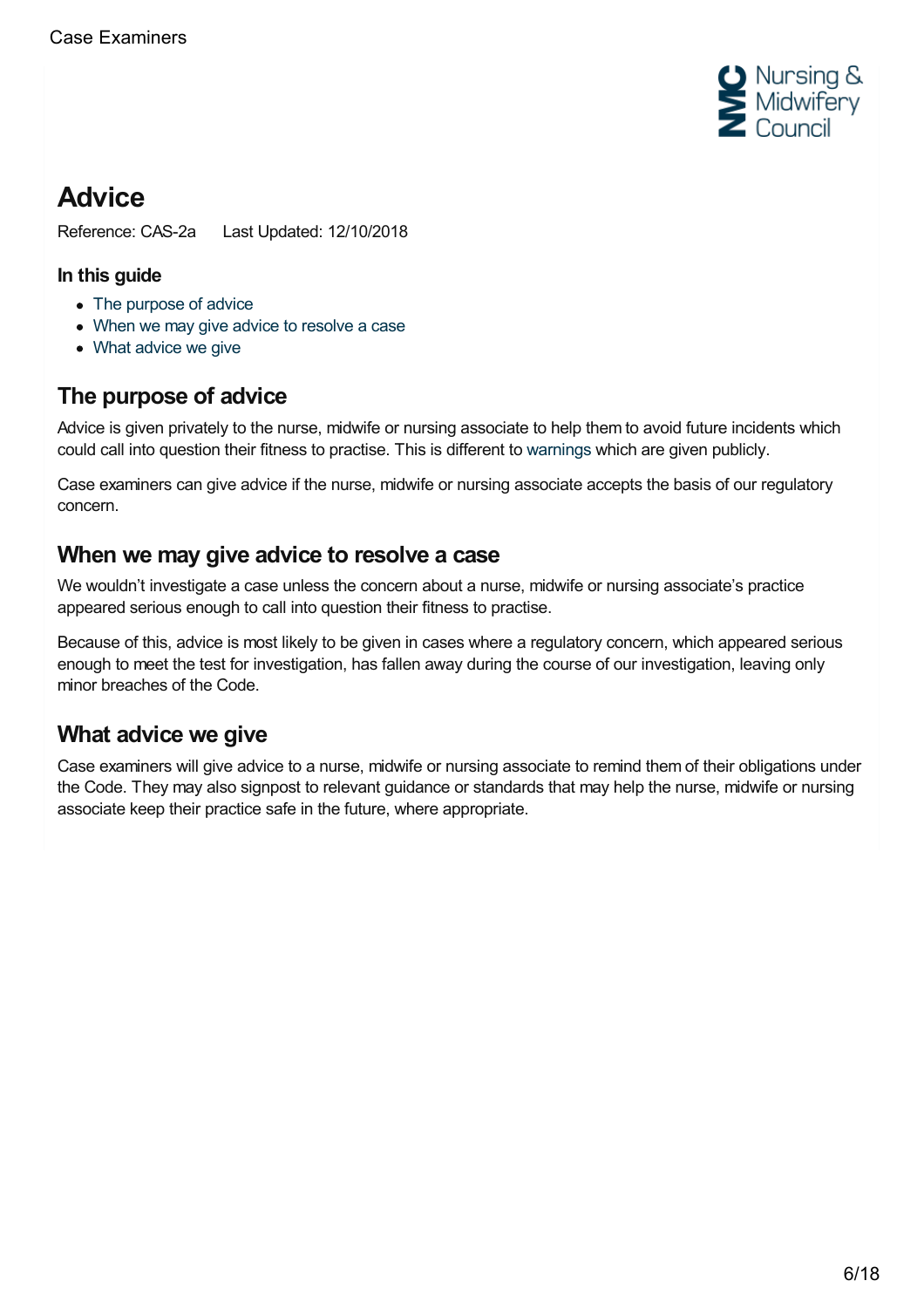

# <span id="page-6-0"></span>**Warnings**

Reference: CAS-2b Last Updated: 10/01/2020

### **In this guide**

- What are [warnings?](#page-6-1)
- When [warnings](#page-6-2) may be suitable
- When [warnings](#page-7-0) are less likely to be suitable
- What we [publish](#page-7-1)
- [Reviewing](#page-8-0) warnings

## <span id="page-6-1"></span>**What are warnings?**

A warning is a public record on a nurse, midwife or nursing associate's registration, noting that some aspect of their past practice or conduct was unacceptable and that they should not repeat it. These records last for a year.

Their purpose is to maintain professional standards and help prevent future breaches of the trust the public places in all the professionals on our register.

When case examiners issue warnings this allows us to restate publicly what the Code requires of nurse, midwife or nursing associates in particular situations, which helps us to promote and maintain professional standards.

## <span id="page-6-2"></span>**When warnings may be suitable**

Before our case examiners will issue a warning, the nurse, midwife or nursing associate must have accepted our concerns about their practice.

Those concerns must be serious enough in principle to impair their fitness to practise but, on the evidence available, there will be no realistic prospect of the Fitness to Practise Committee deciding that the nurse or midwife's fitness to practise is currently impaired.

This is likely to occur in cases where the concerns raised issues about the nurse, midwife or nursing associate's attitudes, values or behaviours, but where the quality of their reflection and insight means they have no case to answer on their fitness to practise being currently impaired. Warnings are likely to be less suitable for cases about mistakes, or where the concerns are about a lack of clinical skill or judgement or someone's health.

Warnings can be suitable for concerns about incidents that happened when the nurse, midwife or nursing associate was providing care to people, if our underlying concerns about those incidents are based on issues about their professionalism, attitudes, values or behaviours.

Warnings are not there to punish people on our register for past mistakes, but to warn them that if they repeat conduct they now agree was unacceptable, this could raise fundamental questions about their practice as a registered professional.

## **Facts admitted**

Case examiners will only issue a warning if the nurse, midwife or nursing associate accepts the concerns about their fitness to practise. This means that there would be a realistic prospect of the facts being found proved if the case went to the Fitness to Practise Committee.

Case examiners don't issue warnings to people who don't accept the concerns about their practice. If the nurse, midwife or nursing associate disputes concerns that could be serious enough to affect their fitness to practise, the case will need to be resolved by the Fitness to Practise Committee. The Committee has powers to impose restrictions on nurses or midwives, which may be needed if the concern is serious, and there's been no reflection,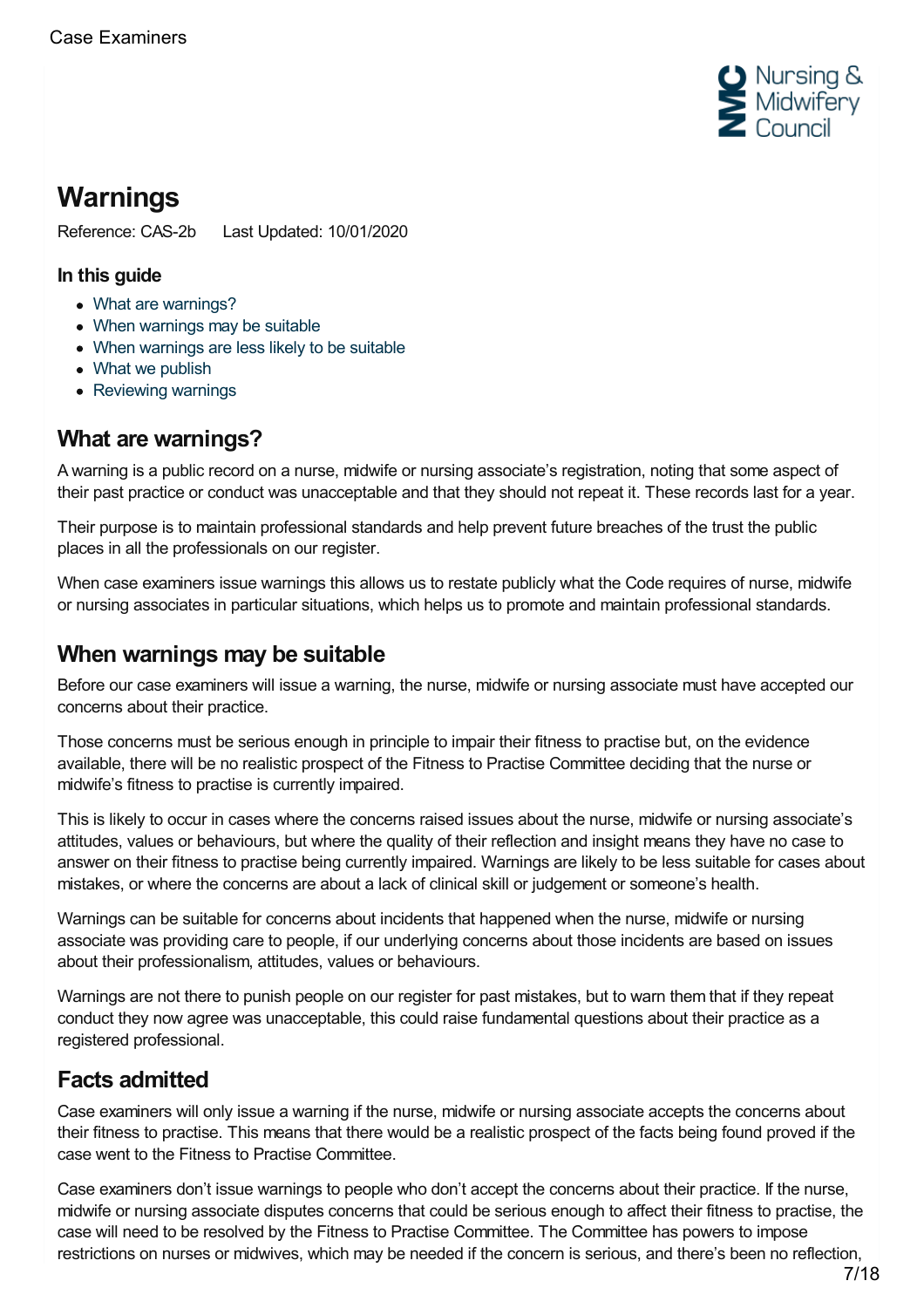insight, or steps taken to address the concerns.

## **Not currently impaired but some action still needed**

The kinds of concerns that are capable of impairing someone's fitness to practise are set out in our [seriousness](https://www.nmc.org.uk/ftp-library/understanding-fitness-to-practise/how-we-determine-seriousness/) guidance. Warnings are generally more suitable for concerns about attitudes, values or behaviours, and in some cases, the examples we identify in our guidance on serious [concerns](https://www.nmc.org.uk/ftp-library/understanding-fitness-to-practise/how-we-determine-seriousness/serious-concerns-harm/) that could cause harm if not put right may actually raise underlying concerns about these kinds of issues.

Some examples of the kind of case where it's the nurse, midwife or nursing associate's values attitudes, values or behaviours that led to failures to provide safe and effective care might include:

- not following agreed clinical procedures, and adopting possibly unsafe 'workarounds' for tasks like drug administration, because of a choice to put their own interests, or those of their team or unit, ahead of those of people in their care
- record-keeping failings, like a practice of only recording abnormal observations to save time
- not challenging practices or processes that could put people at risk of harm

Examples of concerns about attitudes, values and behaviours relating less directly to providing care might include:

- isolated, low-level, spontaneous or short-lived dishonesty
- failures to respect privacy or confidentiality
- poor communication, including not following our guidance on using social media [responsibly](https://www.nmc.org.uk/standards/guidance/social-media-guidance/)

Warnings are only appropriate where the concerns are serious enough to potentially impair fitness to practise but where the quality of the evidence the nurse, midwife or nursing associate has provided about their reflection and insight means there's now no realistic prospect of the Fitness to Practise Committee finding current impairment.

As we explain in the guidance on how case [examiners](https://www.nmc.org.uk/ftp-library/case-examiners/how-case-examiners-decide-there-is-a-case-to-answer/) decide there is a case to answer, our case examiners will look carefully at the guidance on insight and [strengthened](https://www.nmc.org.uk/ftp-library/understanding-fitness-to-practise/insight-and-strengthened-practice/) practice when making decisions about these issues.

Case examiners will issue a warning at the same time as deciding there's no case to answer if the seriousness of the initial concerns means there's a need to warn the nurse, midwife or nursing associate that similar conduct in the future could lead to more fundamental questions about their trustworthiness or professionalism. Such questions could mean a need for restrictive regulatory action to protect the public's trust in nurses, midwives or nursing associates.

By recording this warning publicly, we identify conduct that wasn't acceptable, highlight that the nurse, midwife or nursing associate recognises this, and restate our professional standards for all the professionals on our register.

## <span id="page-7-0"></span>**When warnings are less likely to be suitable**

As we explain above, case examiners are less likely to issue warnings if the nurse, midwife or nursing associates disputes the facts our concerns about their practice are based on.

If the concerns are serious enough to affect fitness to practise and the nurse, midwife or nursing associate hasn't participated in the process, then it may be that restrictive regulatory action may be needed to limit the risk of harm to patients or service users. If there are serious concerns about their professionalism or trustworthiness, restrictive regulatory action may be needed to promote and maintain public confidence or professional standards.

Case examiners generally won't issue warnings in cases about mistakes, or where the concerns are about a lack of clinical skill or judgement, and won't issue warnings in cases where the concern arose because of someone's ill health.

## <span id="page-7-1"></span>**What we publish**

We'll publish the decision to issue a warning on our website seven days after the decision has been made. The record of the warning sets out the:

- statement of regulatory concern,
- relevant standards of practice and behaviour under the Code, and
- reason for issuing the warning.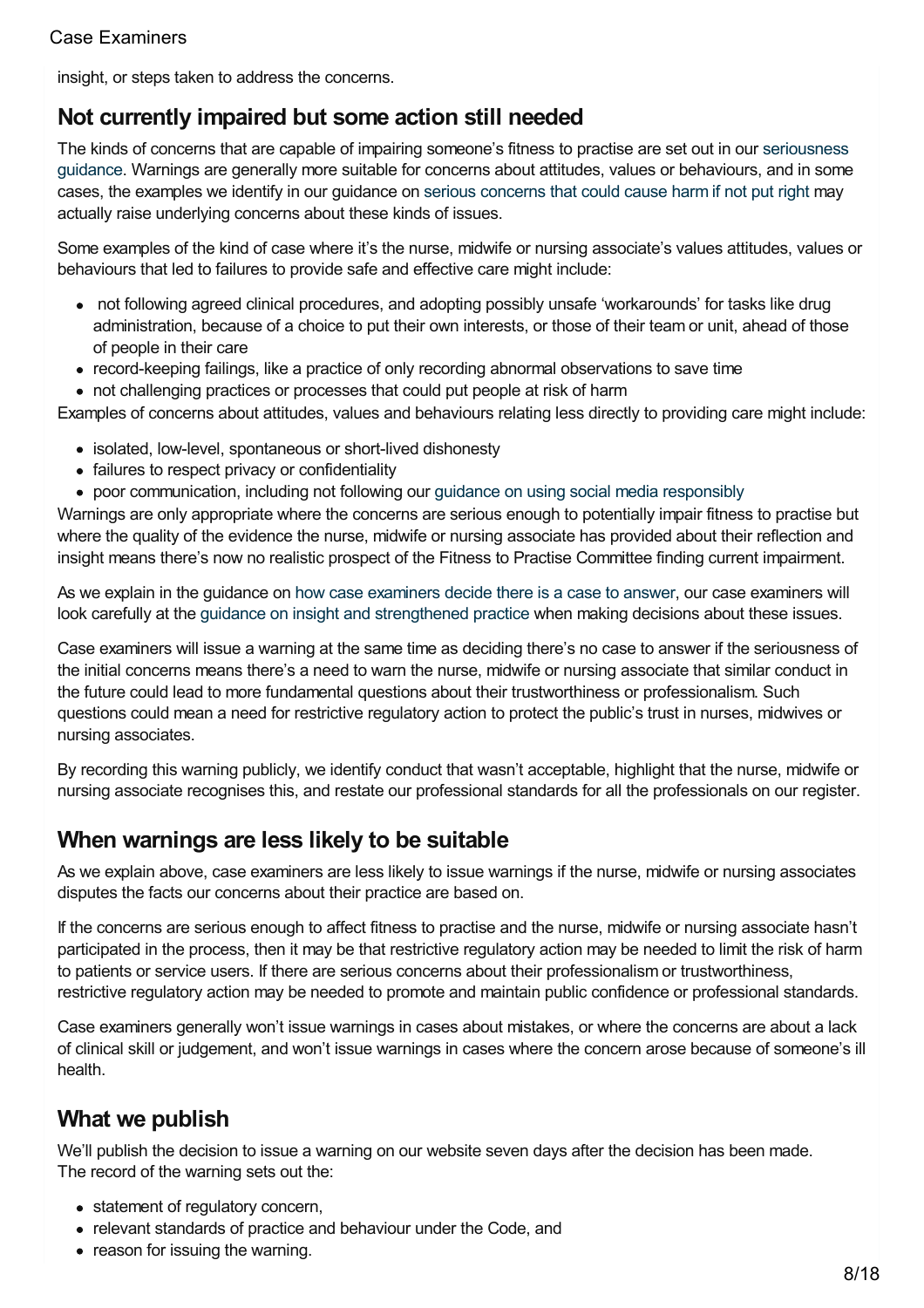The fact that warnings are only issued in cases where the nurse, midwife and nursing associate's practice does not present a risk to patients is clearly explained as part of the definition of a warning. This is accessible from the online record of the warning itself.

Warnings stay on the nurse or midwife's register entry for 12 months.

## <span id="page-8-0"></span>**Reviewing warnings**

We can review decisions to issue warnings on the grounds that the decision may be materially flawed, or where there is new information which may have led to a different decision.

However, the Registrar must also decide that a review is in the public interest, or is necessary to prevent injustice to the nurse, midwife or nursing associate. Where these criteria are met, the public record of the warning will be amended to show that we're reviewing the decision.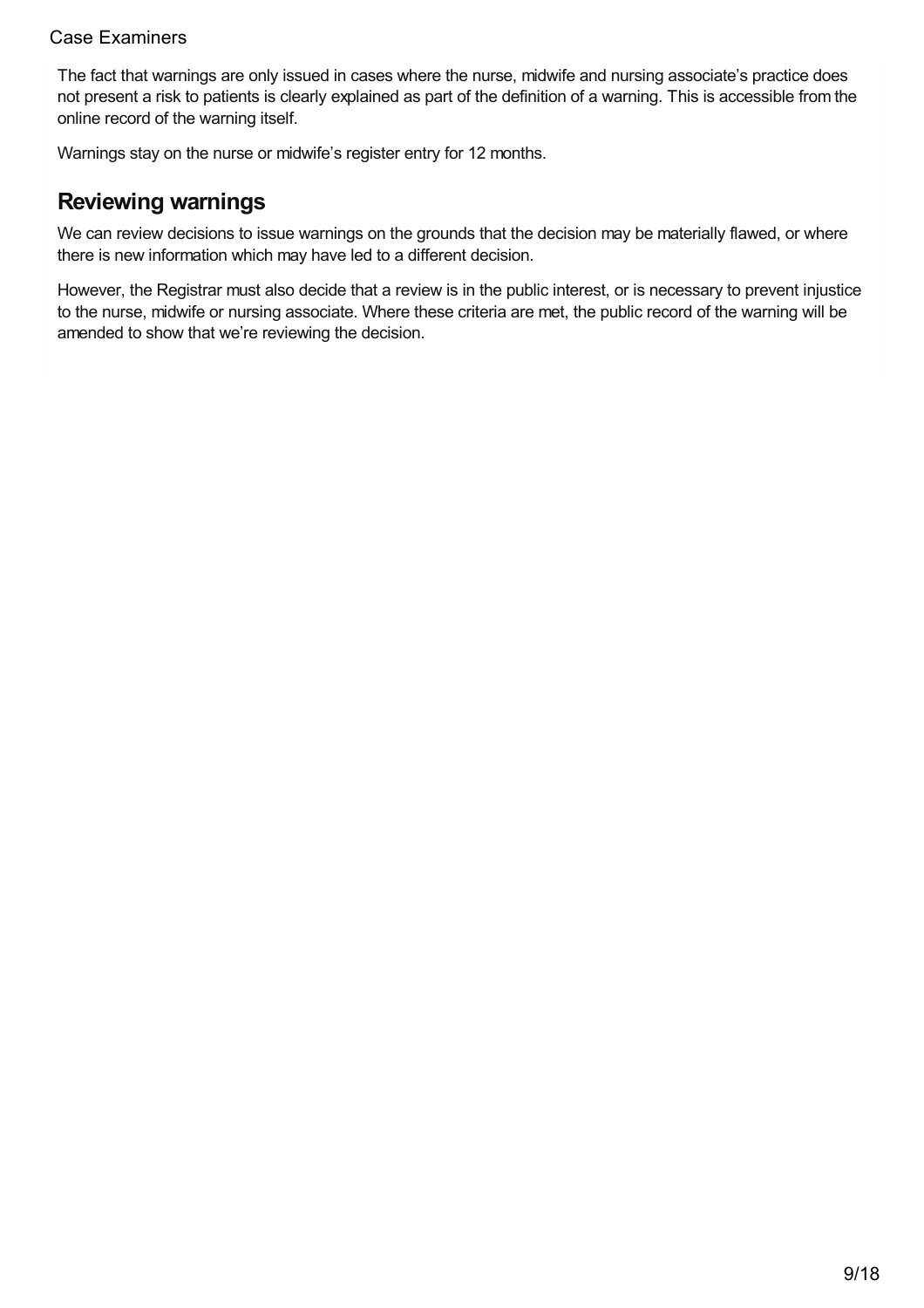

# <span id="page-9-0"></span>**Undertakings**

Reference: CAS-2c Last Updated: 19/04/2022

### **In this guide**

- What are [undertakings?](#page-9-1)
- When we would recommend [undertakings](#page-9-2)
- What we consider before [recommending](#page-10-0) undertakings
- Deciding which [undertakings](#page-10-1) to recommend
- Agreeing the [undertakings](#page-10-2)
- How we monitor [undertakings](#page-11-0)
- Lifting the [undertakings](#page-11-1)
- Varying the [undertakings](#page-11-2)
- Addressing [non-compliance](#page-12-0) with undertakings
- Considering interim orders in [undertakings](#page-13-0) cases

## <span id="page-9-1"></span>**What are undertakings?**

Undertakings are measures which can be put in place to address problems in the nurse, midwife or nursing associate's practice that pose a current risk to patients.

Case examiners agree these with the nurse, midwife or nursing associate to allow them to work on the areas of their clinical practice which cause concern.

This lets them demonstrate that there is no longer a need to restrict their practice, because they no longer present any risk to patients.

Undertakings are intended to be a pathway back to safe practice, so they need the nurse, midwife or nursing associate to take positive steps within clear time limits.

They're different to [conditions](https://www.nmc.org.uk/ftp-library/sanctions/the-sanctions/conditions-of-practice-order/) of practice orders, which are ordered by the Fitness to Practise Committee, as they are agreed with the nurse, midwife or nursing associate first. Conditions of practice orders also run for fixed time periods, and there has to be a review hearing, usually towards the end of their duration. With undertakings, case examiners review the nurse, midwife or nursing associate's progress and there's no need for a hearing to do the review.

## <span id="page-9-2"></span>**When we would recommend undertakings**

Case examiners may recommend undertakings when they find a case to answer.

Undertakings may be recommended in cases which, if they were being considered at a hearing, would involve:

- lack of competence
- misconduct (particularly where the conduct related to clinical practice)
- not having the necessary knowledge of English
- health.

Undertakings are less likely to address the regulatory concern in cases involving:

- misconduct not involving clinical practice
- criminal convictions or cautions
- determinations of impaired fitness to practise by another health or social care regulator.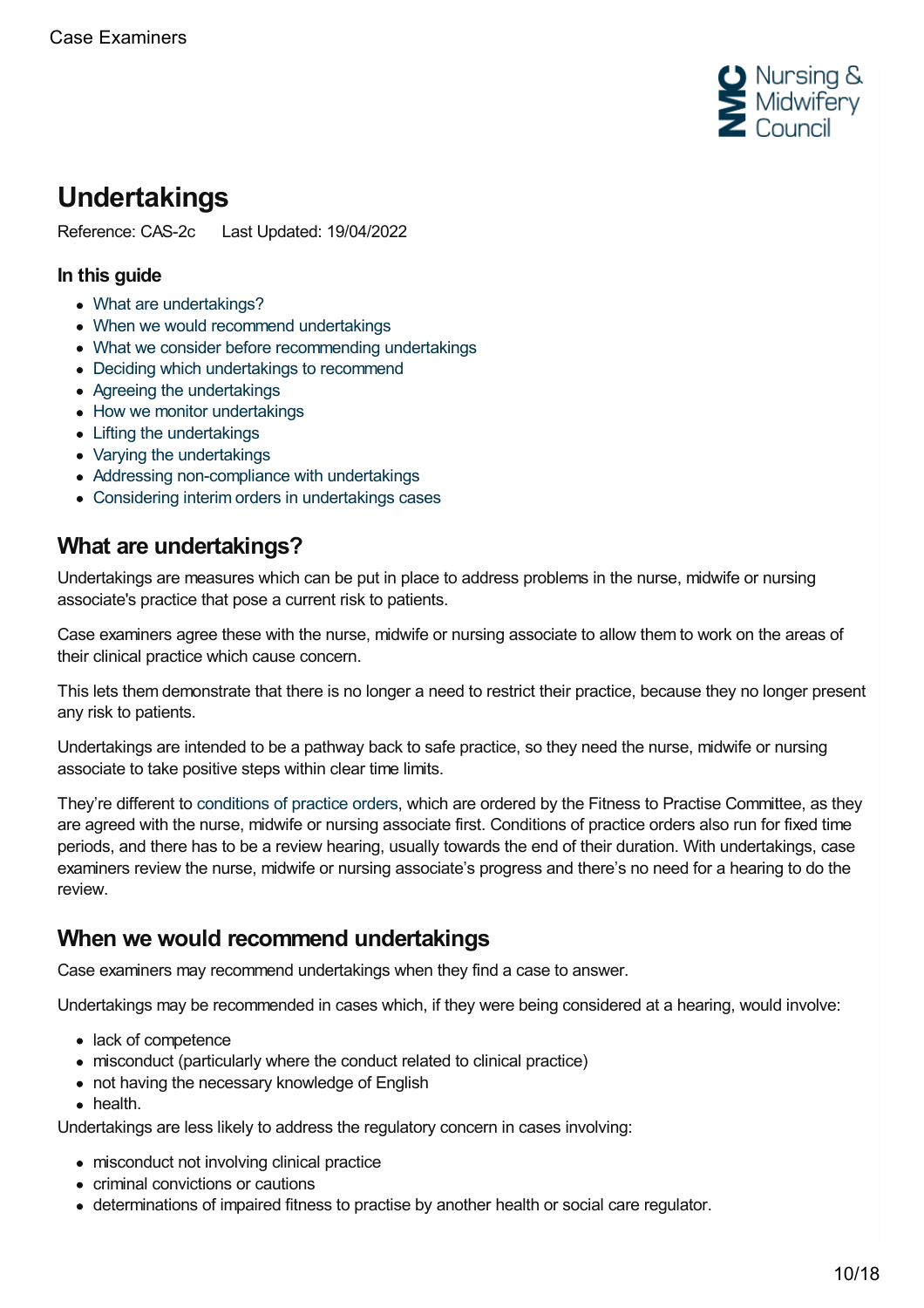## <span id="page-10-0"></span>**What we consider before recommending undertakings**

Before case examiners recommend undertakings, they will have decided that:

- our investigation fully explored the regulatory concern
- the regulatory concern is not so serious that permanent removal from the register is likely to be necessary
- it's possible to identify a list of proportionate, measurable and workable requirements, and that these will be sufficient to protect patients, judged against the background of the particular case - if such measures cannot be identified then more restrictive outcomes are likely to be required, which means the case should be referred to the Fitness to Practise Committee.

## <span id="page-10-1"></span>**Deciding which undertakings to recommend**

When recommending undertakings, case examiners will consider which measures would be sufficient to protect the public and provide a structured approach towards the nurse, midwife or nursing associate returning to safe practice. They'll look at the **[undertakings](https://www.nmc.org.uk/globalassets/sitedocuments/ftp_information/undertakings-bank-20190913.pdf) bank** to assist them with this.

Measures may need to be tailored to take account of particular features of the case, or of the setting in which the nurse, midwife or nursing associate practises.

Undertakings will normally include both:

- 'restrictive' measures, which prevent a nurse, midwife or nursing associate from undertaking a particular activity, and
- 'rehabilitative' steps, which require a nurse, midwife or nursing associate to do something in order to address the outstanding regulatory concern.

Standard requirements to inform employers, and other parties, that the nurse, midwife or nursing associate is subject to undertakings are a 'restrictive' measure.

The measures included in the undertakings should focus on addressing the specific concerns about the nurse, midwife or nursing associate's practice. Case examiners will consider the guidance on insight and [strengthened](https://www.nmc.org.uk/ftp-library/understanding-fitness-to-practise/insight-and-strengthened-practice/) practice in identifying what steps are required to address the particular concerns in the case they are considering.

Both the case examiners and the nurse, midwife or nursing associate's need to have a clear understanding of what the nurse, midwife or nursing associate needs to do in order to comply with the undertakings, and this must be clearly set out. The undertakings must set out how the nurse, midwife or nursing associate should demonstrate that they have observed any duties which the undertakings impose.

Because undertakings are a pathway back to safe practice, it is important that any 'rehabilitative' measures the nurse, midwife or nursing associate is required to complete have clear time limits so everyone knows when the nurse, midwife or nursing associate will be expected to have taken the steps.

'Restrictive' measures, such as those which prevent a nurse, midwife or nursing associate from carrying out particular tasks, will not have fixed dates by which they will automatically expire. This is because the purpose of them is to prevent risks from occurring, so they must be in place until case examiners are satisfied, once the nurse, midwife or nursing associate has provided relevant evidence, that they are no longer needed to protect members of the public.

## <span id="page-10-2"></span>**Agreeing the undertakings**

Case examiners will send the recommended undertakings to the nurse, midwife or nursing associate to consider. They'll have 28 days to tell us if they agree to follow the recommended undertakings. If the nurse, midwife or nursing associate does not confirm that they agree the undertakings by the date provided, then the concerns will be referred for a hearing.

Case examiners can use their discretion to decide if the 28 day period for agreeing undertakings needs to be extended.

When deciding if the period should be extended, they'll consider the nature of the reason why more time is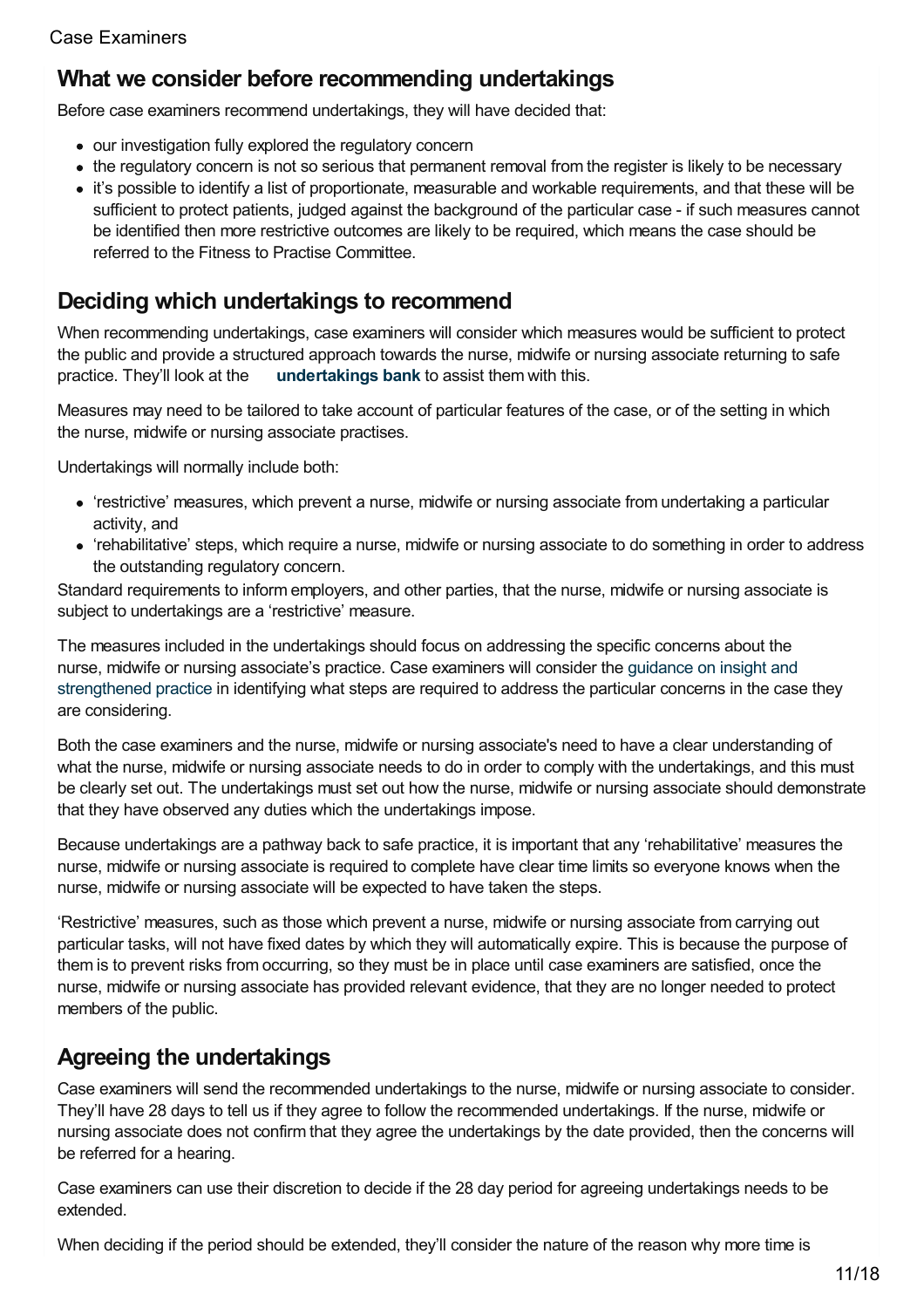needed, and whether the request for more time was made within the original time period.

We recognise that the nurse, midwife or nursing associate may need to suggest amendments to the recommended undertaking because they have concerns about whether the undertakings are workable. Case examiners will consider whether these amendments can be made if they're sure the undertakings are sufficient to address the concerns in the case and protect patients, while giving the nurse, midwife or nursing associate the opportunity to put the concerns right.

At the end of our [investigation](https://www.nmc.org.uk/ftp-library/screening/regulatory-concerns/identifying-and-explaining-regulatory-concerns/) we send the nurse, midwife or nursing associate our statement of regulatory concern along with the material we gathered in our investigation. The nurse, midwife or nursing associate will be able to comment on that statement when they respond to the investigation material. It's only once the time period for a response has passed that the case examiners will consider whether there is a case to answer (and if there is, whether to recommend undertakings). We publish the statement of regulatory concern as part of the undertakings in most cases. If the concern is about the nurse, midwife or nursing associate's health, or is otherwise sensitive, we do not publish details of the concern and we do not publish the undertakings if they could identify a health condition or sensitive information.

We can use undertakings to resolve cases at any stage before the start of a Fitness to Practise Committee hearing. However, if the case examiners recommended undertakings, and the nurse, midwife or nursing associate didn't respond in 28 days, or rejected them, we'd only use our discretion to do this in very limited circumstances.

## <span id="page-11-0"></span>**How we monitor undertakings**

We monitor the progress of nurses, midwives or nursing associate who have agreed undertakings with us. We keep in regular contact with the nurse, midwife or nursing associate and, where we need to, review their progress against the undertakings on an ongoing basis.

We'll refer the case to case examiners if we receive new information which shows that there's a possibility that:

- the undertakings can be lifted and the case closed
- the undertakings should be varied or restated, or
- there are serious concerns about compliance<sup>1</sup> with the undertakings which mean the case needs to be sent to the Fitness to Practise Committee

The case examiners will then assess the case and decide whether one of the above outcomes are necessary.

We'll tell the nurse, midwife or nursing associate that we are doing this, and we'll give them a short period to send in any representations for the case examiners to consider.

## <span id="page-11-1"></span>**Lifting the undertakings**

If the case examiners decide that the nurse, midwife or nursing associate has completed the steps identified in their undertakings and that no other steps are needed to deal with the risks that come from the original regulatory concerns, they'll direct that the undertakings should be lifted and the case will be closed.

Case examiners will only recommend further steps or variations if they're needed to deal with the underlying concerns about the nurse, midwife or nursing associate's fitness to practise. For example, this might be needed if a nurse, midwife or nursing associate has completed a period of practice under direct supervision and needs to show that they are safe to practise by operating under indirect supervision.

## <span id="page-11-2"></span>**Varying the undertakings**

Case examiners may need to vary the agreed undertakings for a number of reasons.

Variation may be necessary so the undertakings can remain workable. For example, if there are changes in the setting in which the nurse, midwife or nursing associate practises, such as a change in management or supervision arrangements, this could mean that the current undertakings can no longer be complied with. In these circumstances a variation in the undertakings may be appropriate to reflect the nurse, midwife or nursing associate's new circumstances.

Variations may also be used where the nurse, midwife or nursing associate has completed the steps that were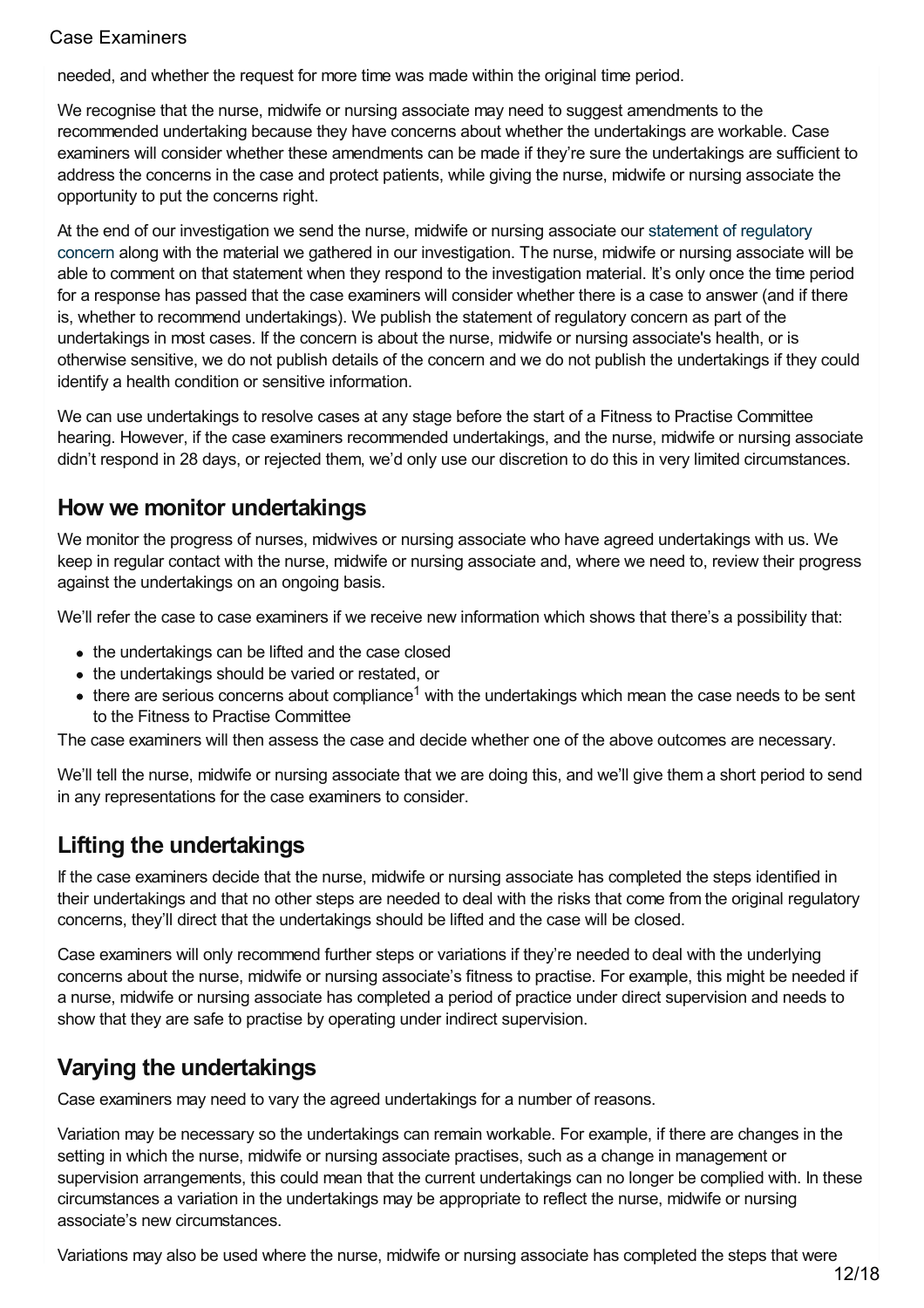initially included in their undertakings, but the case examiners believe that some further progress is required before they are able to return to safe practice without restriction. An example of this might be where the nurse, midwife or nursing associate is required to carry out retraining, such as a preceptorship, and there are still concerns about an area of their clinical practice which is related to the original regulatory concern when this is completed.

Where the case examiners recommend variations to undertakings, but the nurse, midwife or nursing associate does not agree to these variations, the case may be reviewed by the Registrar.

If the Registrar decides that a new case to answer decision is needed, they will have all of the available outcomes that were originally open to the case examiners.

Where the case examiners recommend variations to undertakings, but the nurse, midwife or nursing associate doesn't make any response at all, the case should be referred straight to the Fitness to Practise Committee for a hearing. This situation is similar to the nurse, midwife or nursing associate not agreeing to an initial offer of undertakings, and the same procedure will be used.

## <span id="page-12-0"></span>**Addressing non-compliance with undertakings**

Undertakings are intended to be a pathway back to safe practice, while making sure that patients and members of the public are protected. Where the case examiners receive information that suggests that the nurse, midwife or nursing associate has not complied with the agreed undertakings, they will need to look at whether undertakings remain suitable to help the practitioner return to safe practice, or whether further action is needed. Where there is evidence of non-compliance with undertakings, the case examiners can:

- restate the requirements of the undertakings to the nurse, midwife or nursing associate
- write to the nurse, midwife or nursing associate proposing varied undertakings
- revoke the undertakings and refer the original concerns to the Fitness to Practise Committee.

## **Restating or varying the undertakings to address non-compliance**

Where there's evidence to suggest that undertakings have not been complied with, we'll consider the reasons for this and look at whether there are any risks to patient safety. We'll usually write to the nurse, midwife or nursing associate and ask them to send us information about the possible non-compliance and the reasons for it when carrying out this assessment.

Where non-compliance with undertakings is less serious, and a lower risk to patients, it's more likely that the case examiners will be able to restate or vary the undertakings to allow the practitioner to continue their return to safe practice. An example of this might be where there has been late compliance with one or more of the requirements, where the nurse, midwife or nursing associate has made genuine and substantial attempts to complete the requirements in time, and they have insight into the need for restrictions to be in place.

In cases where continued undertakings are an appropriate way to manage risk and support the nurse, midwife or nursing associate back to safe practice, the case examiners may write to the nurse, midwife or nursing associate restating the undertakings, confirming that they remain in effect and must be complied with.

Alternatively, the case examiners may propose variations to the undertakings which must be agreed by the nurse, midwife or nursing associate. If a nurse, midwife or nursing associate asks for a variation to the undertakings to allow further time to complete one or more of the steps identified, case examiners can approve the variation if this is a proportionate way of dealing with the case.

## **Revoking the undertakings and referring the case to the Fitness to Practise Committee**

Where it appears that the nurse, midwife or nursing associate has not complied with the agreed undertakings, case examiners have the power to revoke them. Case examiners will normally only revoke the undertakings and refer the case to the Fitness to Practise Committee for a hearing where it appears that undertakings are no longer an appropriate way of managing risk and supporting the nurse, midwife or nursing associate back to safe practice.

This will usually be where the nurse, midwife or nursing associate hasn't been able to complete the steps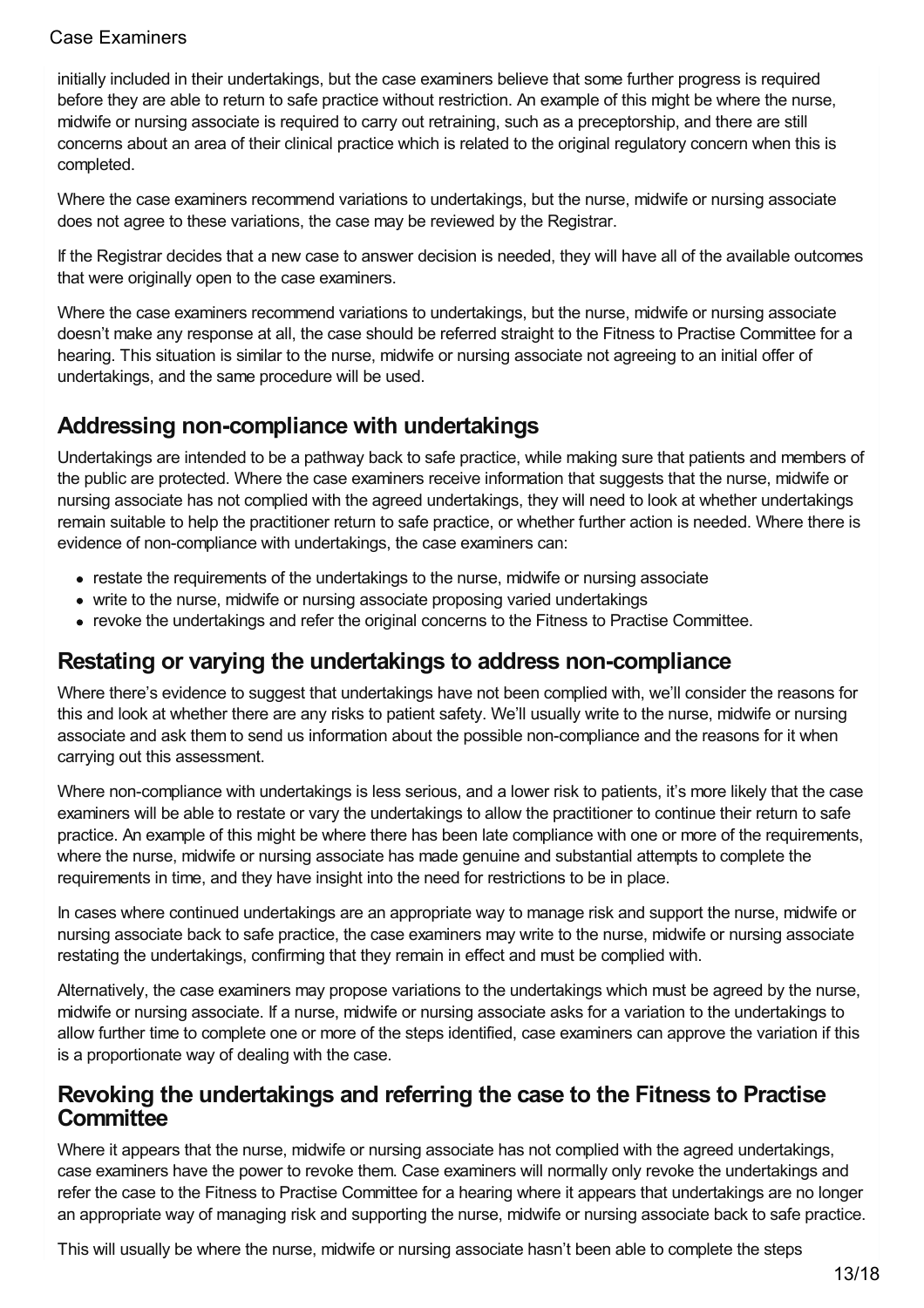necessary to show they've put the concerns right, having been given repeated chances or extensions of time to do this. If this happens, there will often be no realistic possibility that the nurse, midwife or nursing associate will be able to meet the requirements in the undertakings, even though they still have insight into the failings in their practice.

Where cases are referred to the Fitness to Practise Committee the charges will relate to the original regulatory concern. We'll put forward the evidence to show that the nurse, midwife or nursing associate had agreed the undertakings and we'll usually use evidence of their non-compliance with the undertakings to show the Committee that they are not currently fit to practise.

In rare cases, there may be evidence that an alleged failure to comply with undertakings was deliberate or particularly serious, for example if the nurse, midwife or nursing associate knowingly breaches a restriction placed on their practice putting patients at risk of harm. In such cases, we will notify the nurse, midwife or nursing associate that we will recommend referral to the Fitness to Practise committee to consider the original regulatory concern as well as the non-compliance with the undertakings and give them the chance to respond. Case examiners should make it clear whether or not there is a case to answer in respect of the non-compliance with undertakings concern so that an additional misconduct charge relating to the breach can be added and determined by the Fitness to Practise Committee.

Where a nurse, midwife or nursing associate is not complying with undertakings because they no longer wish to practise, [voluntary](https://www.nmc.org.uk/ftp-library/case-management/voluntary-removal/how-does-the-voluntary-removal-process-work/) removal from the register will usually be the most appropriate way of dealing with case, where possible.

There would need to be exceptional circumstances for the case examiners to revoke the undertakings without sending the case onto the Fitness to Practise Committee. This is because the undertakings were there to address a current risk to patient safety, so patients would be put at risk if the undertakings were removed without further consideration at how best to address the concerns.

### <span id="page-13-0"></span>**Considering interim orders in undertakings cases**

If our monitoring and compliance team has information that shows that the nurse, midwife or nursing associate may not be complying with their undertakings, we'll always carry out a risk assessment to consider whether there's a need for an interim order, to put additional restrictions on their practice.

An interim order will not be necessary in all cases where there are concerns about a failure to comply with undertakings. It is more likely an interim order will be needed where the non-compliance has given rise to a risk to patients which isn't being effectively managed by an employer, or where there are concerns about the professional's willingness to comply with their undertakings.

When deciding whether to impose further restrictions on someone's practice, one of our practice committees will need to decide whether the case satisfies the test for [interim](https://www.nmc.org.uk/ftp-library/interim-orders/applying-the-interim-order-test/) orders to be made, taking into account the original regulatory concerns and the circumstances of the professional's failure to comply with their undertakings.

Where we think a panel needs to consider imposing an interim order, we will tell the nurse, midwife or nursing associate about this, by giving them a formal notice of interim order hearing at the same time as we inform them that our monitoring and compliance team has asked the case examiners to consider how to address the possible breach.

We'll usually give the nurse, midwife or nursing associate the opportunity to respond, in a short timeframe, to the case examiners.

In most cases we'll aim to have the panel consider an interim order immediately after the case examiners have made their decision about how to address the possible breach. This will keep the period for which the public may not be fully protected by the undertakings to a minimum, but allows the nurse, midwife or nursing associate a short period to make representations to the case examiners before they make their decision, and allows the panel's consideration to be informed by how the case examiners dealt with the case.

In some rare cases, the possible risks to patients or the public from the undertakings not being followed may be so serious or immediate that the panel will need to consider making an interim order as soon as possible. We'll still give nurse, midwife or nursing associate reasonable notice of the interim order hearing, but the panel may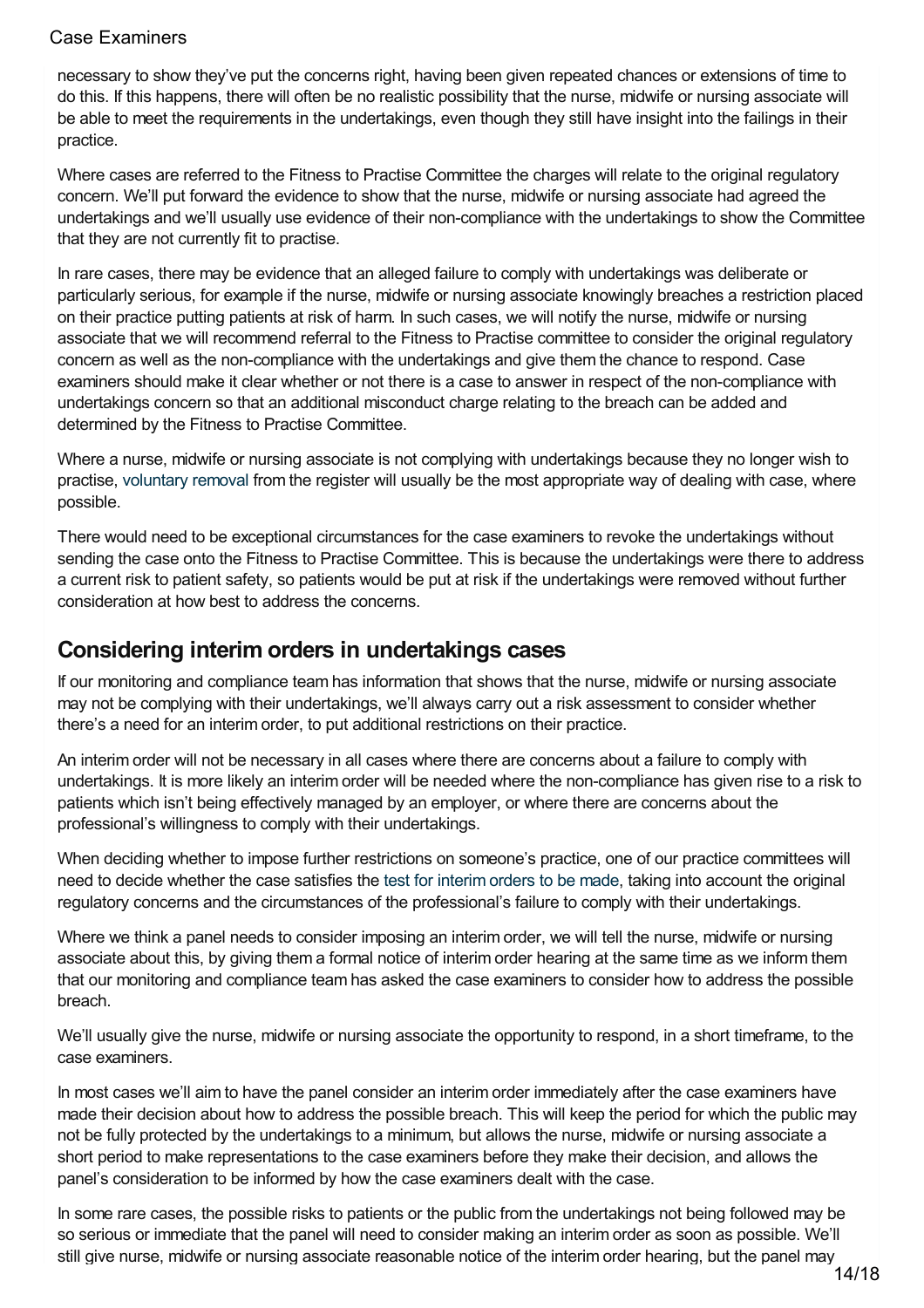#### need to make its decision before the case examiners have assessed the possible breach.

1 Failure to complywith or 'breach' of undertakings maybe serious, or maybe due to circumstances outside the nurse, midwife or nursing associate's control. The **Case Examiners**<br> **need to make its decision before the case exam**<br>
1 Failure to comply with or 'breach' of undertakings may be serious, controlled will depend on the nature of the non-compliance ('breach').

still give nurse, midwife or nursing associate reasonable notice of the interim order hearing, but the panel may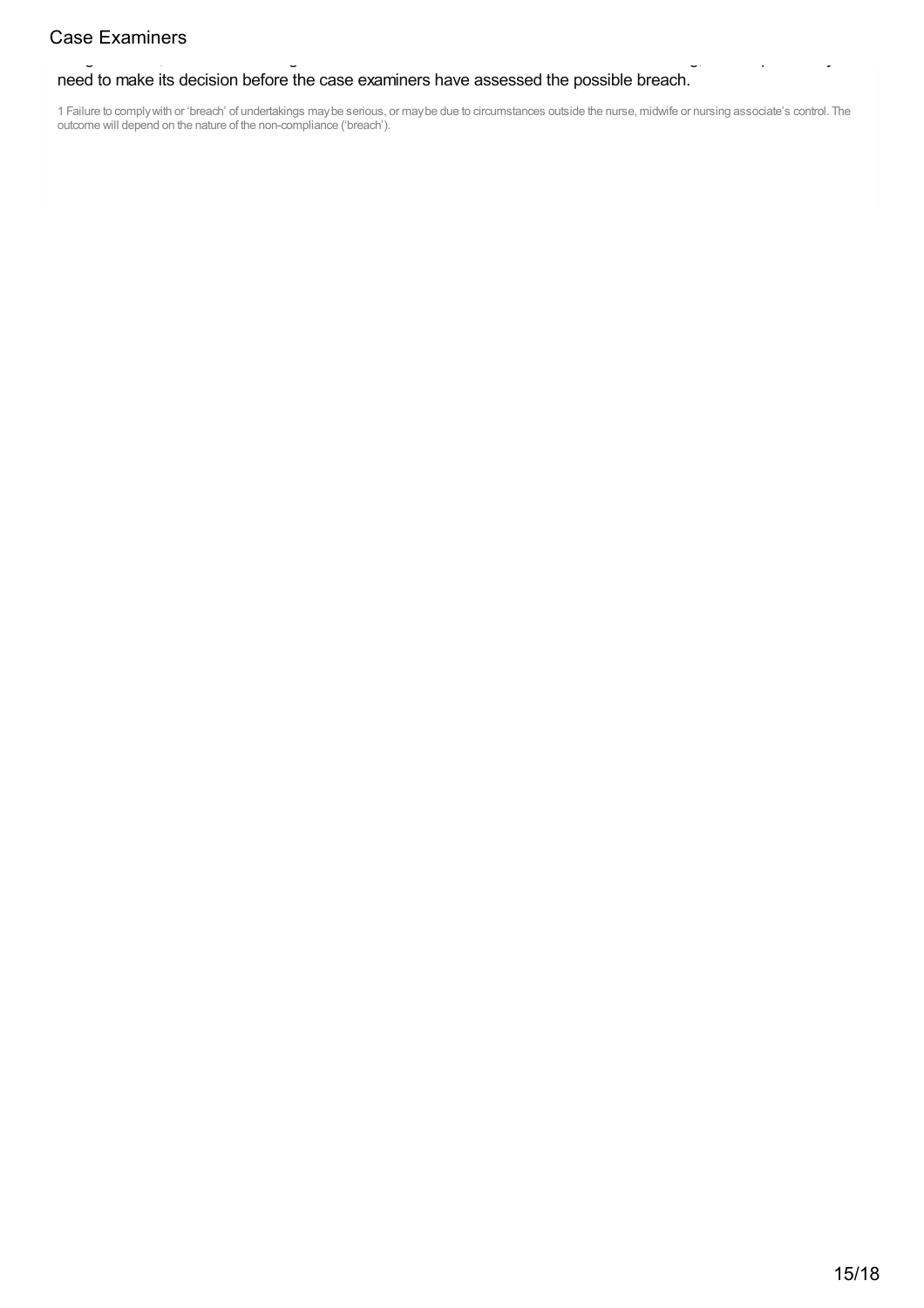

# <span id="page-15-0"></span>**Reconsidering closed cases**

Reference: CAS-3 Last Updated: 29/11/2021

### **In this guide**

- Similar [concerns](#page-15-1)
- Was it [possible](#page-15-2) to prove the facts of the closed case?
- Cases closed [because](#page-15-3) of current fitness to practise
- Referring previously closed cases to the Fitness to Practise [Committee](#page-15-4)

If we receive new concerns about a nurse, midwife or nursing associate within three years of a previous decision that they had no case to answer, the case examiners can take the original concerns (which led to the closed case) into account when they consider the new case. The case examiners can also refer both the closed case, and the new case, to the Fitness to Practise Committee. 1

Whether or not case examiners will consider the closed case as part of their case to answer decision, and whether they will refer it on to the Fitness to Practise Committee will depend on:

- whether the concerns in the new case are similar to the concerns in the closed case
- whether the facts of the closed case were capable of being proved, and
- why the case examiners originally decided there was no case to answer in the closed case.

### <span id="page-15-1"></span>**Similar concerns**

The case examiners are more likely to look at the concerns in a closed case if those concerns are similar to those raised in the new case. Similar concerns could indicate a pattern of conduct or practice that could cause harm to patients or undermine public confidence in the professions.

## <span id="page-15-2"></span>**Was it possible to prove the facts of the closed case?**

Generally, it will not be fair for case examiners to consider a closed case if it was closed because there was not enough evidence that the incidents we investigated actually happened. The fact that there is a new, similar concern about the nurse, midwife or nursing associate's conduct or practice will generally not have any effect on the strength of evidence in the closed case.

## <span id="page-15-3"></span>**Cases closed because of current fitness to practise**

The case examiners are more likely to take the closed case into account as part of their decision making in the new case if they previously found no case to answer because, at that time, there was no realistic prospect that the nurse, midwife or nursing associate's fitness to practise would be found to be currently impaired.

This is because as part of the case to answer decision, case examiners will look at the risk of concerns reoccurring. If it seems that similar concerns have reoccurred within a three years of a previously closed case, case examiners will be unlikely to decide that there is a low or acceptable risk of the concerns being repeated. This consideration will be particularly important if the closed case was based on what seemed, at the time, to have been an isolated incident.

## <span id="page-15-4"></span>**Referring previously closed cases to the Fitness to Practise Committee**

If case examiners decide to take the closed case into account when considering the new case, and decide that the nurse, midwife or nursing associate has a case to answer, they next decide whether to recommend undertakings, or refer the case to the Fitness to Practise Committee.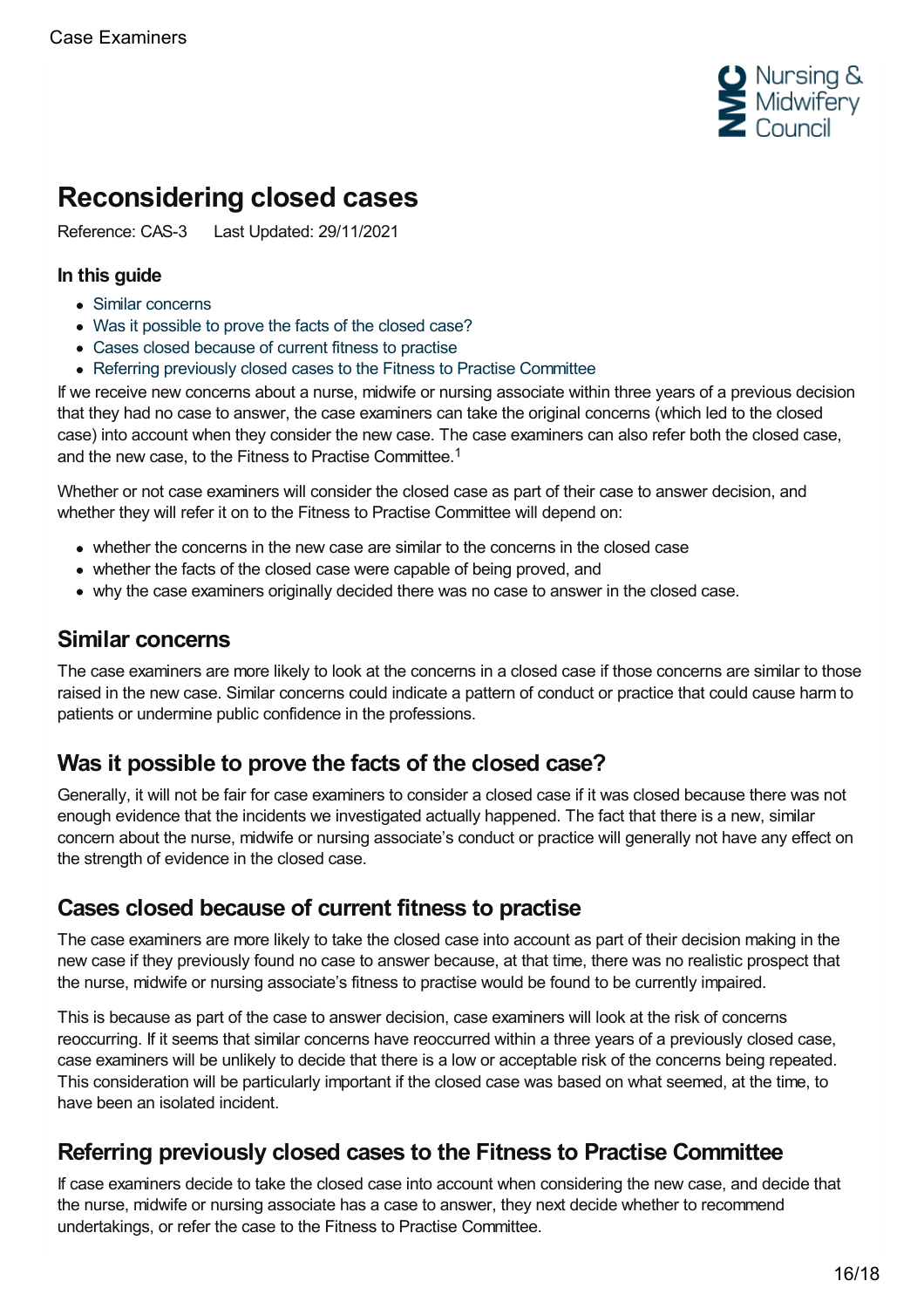If the overall risk of harm the nurse, midwife or nursing associate presents can be addressed by undertakings in the new case, then this outcome is likely be appropriate.

If the risk of harm to patients, public confidence in the professions, or proper standards and conduct, means that the appropriate outcome is to refer the new case to the Fitness to Practise Committee, then case examiners can also refer the closed case to the Fitness to Practise Committee at the same time.

It will generally be reasonable to consider the concerns in the closed case together with the concerns in the new case if they raise similar issues. The Fitness to Practise Committee will be best able to assess the risk the nurse, midwife or nursing associate presents if they are given more information that is relevant to the concerns about the nurse, midwife or nursing associate's practice.

When case examiners are deciding whether or not to refer the previously closed case to the Fitness to Practise Committee, their decision relates only to whether or not they should refer it. They are not reassessing the evidence, or making a second case to answer decision.

There will sometimes be cases where it's clear to case examiners that although there was previously evidence in a closed case to prove the facts, there are now difficulties that would prevent us from presenting that evidence to the Fitness to Practise Committee.

For example, the nurse, midwife or nursing associate denies the concern and the only evidence to support the concern was provided by one witness. Since the case examiners initially considered the matter, the witness has contacted us to say that their statement was incorrect on a key issue, and the incident didn't happen. This means that there no longer appears to be a realistic possibility that the Fitness to Practise Committee would find the incident took place. In cases like this, the case examiners' can decide not to refer the closed case to the Fitness to Practise Committee.

1 Rule 7 of the Nursing and MidwiferyCouncil (Fitness to Practise) Rules 2004